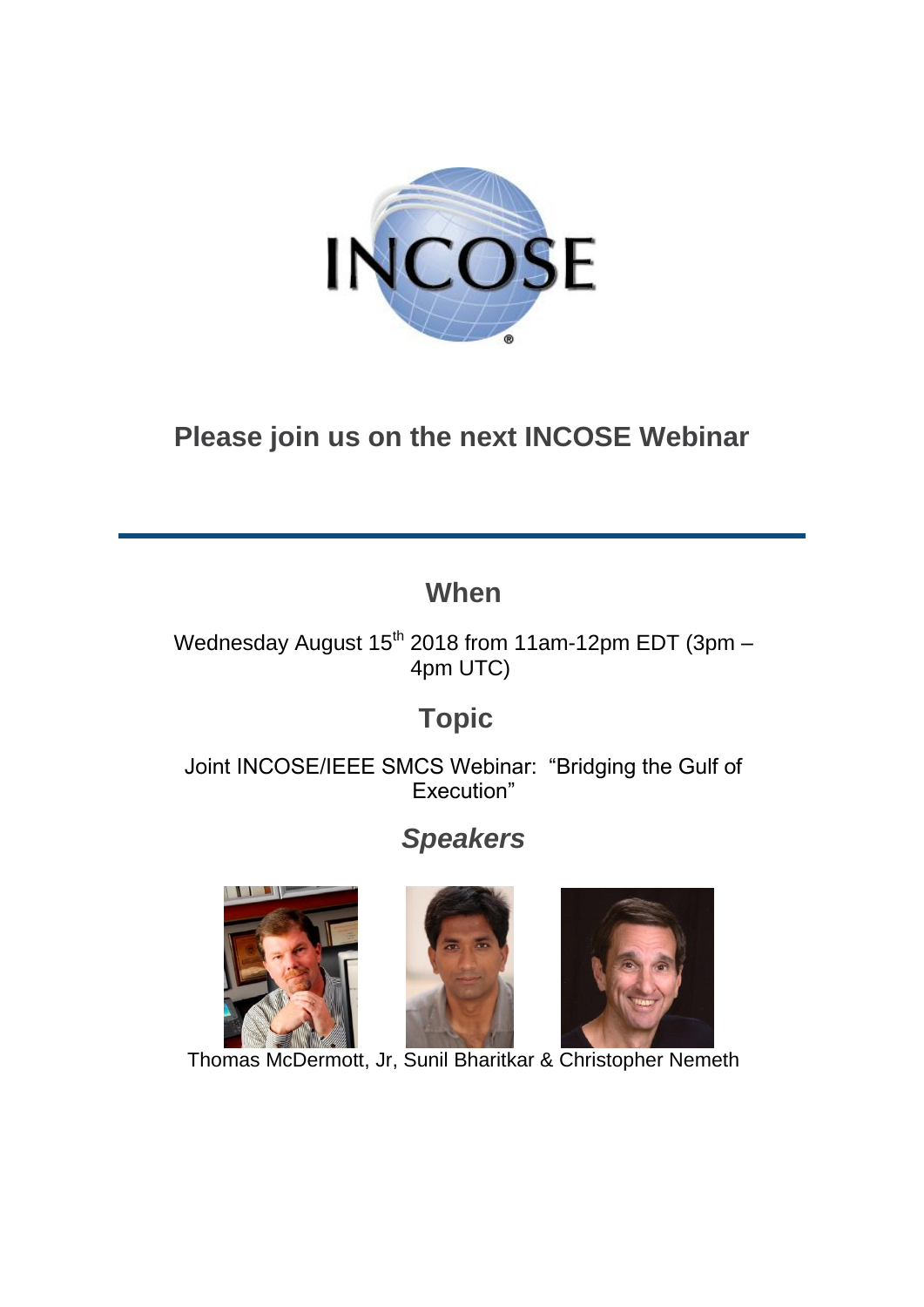#### **Abstract**

Research results routinely fail to survive into the development phase of Research and Development projects. This "gulf of execution" that blocks research findings from being realized in the development phase of many projects continues to bog down R&D practice.

Concurrent engineering was supposed to be a solution, but was it? Open innovation models were designed to bridge the gap, but have they? What is the "gulf," and how did we get here? It might be a matter of professional focus: Research invests in understanding the problem, and Development invests in producing the solution. Innovation happens when these link up around people in a culture that promotes risk-taking. Or is it communication? Innovation happens when people from different disciplines or roles come together with common understanding. The issue spans multiple sectors. Large industries struggle to build an innovation culture when delivery of existing products and services is at the forefront. Universities have an innovation culture, but industry needs to adopt a systems approach to realize value from that culture. Industry / university partnerships are effective when both parties realize relationships across a broad range of university programs, from students to startups, and learn how to couple the university innovation system to the industry innovation enterprise.

Three examples from INCOSE and IEEE SMCS members will suggest ways to resolve this enduring issue.

**Georgia Tech**--We view this relationship as a system-of-systems model, where the industry product/service enterprise is coupled to the university innovation enterprise in a larger sociotechnical systems context, and where the relationship promotes all three innovation horizons (sustaining, disruptive, and transformational). Our experience in building such relationships at Georgia Tech indicates both parties can realize success when a range of enablers to industry/university interaction promote a range of innovation opportunities (basic and translational) over a long term partnerships. This systems-of-systems model will be presented as a general context, then generalized examples from Georgia Tech's industry partnership efforts will be discussed to illustrate the model.

**Applied Research Associates**--Our team developed a system for DoD over 3 years to support real time decision and communication support among Burn Intensive Care Unit clinicians. This example will describe collaboration among 35 members from military healthcare professionals, to cognitive psychologists and software and machine learning developers.

**HP Labs**--In the Emerging Computer Lab within HP Labs, among other research areas we are involved in the areas of speech analysis and interpretation, audio signal processing in conjunction with machine learning. In this part of the webinar we will explore one research topic in audio processing that we undertook, after identifying the deficiencies on HP devices, and the challenges encountered during development. We also present examples of the solutions to overcome these challenges which have helped contribute towards a scalable deployment of the technology (based off of this research).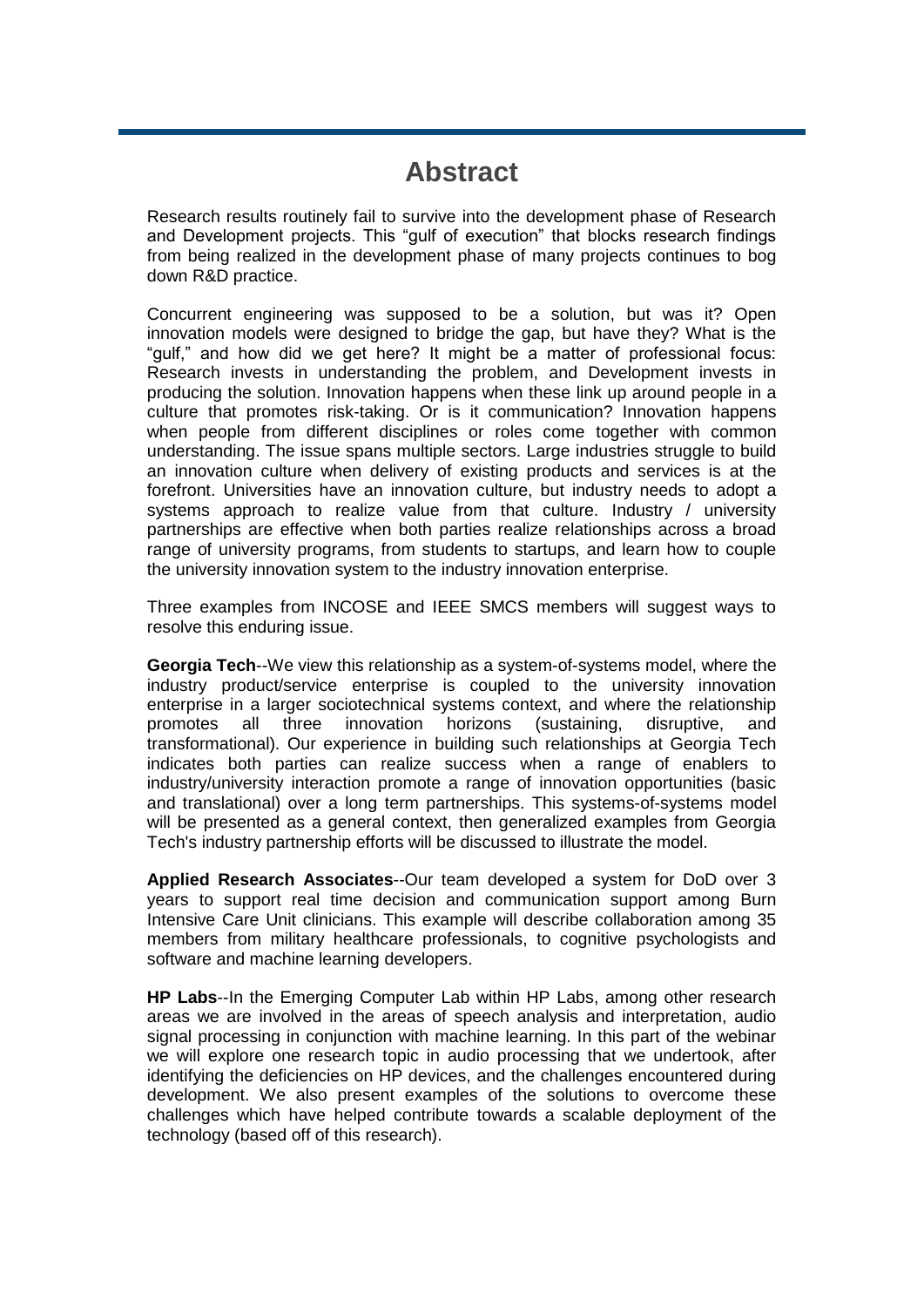## **Biography**

**Thomas A. (Tom) McDermott, Jr** is a leader, educator, and innovator in multiple technology fields. He currently serves as Deputy Director of the Systems Engineering Research Center at Stevens Institute of Technology in Hoboken, NJ, as well as a consultant specializing in strategic planning for uncertain environments. He studies systems engineering, systems thinking, organizational dynamics, and the nature of complex human socio-technical systems. He teaches system architecture concepts, systems thinking and decision making, and the composite skills required at the intersection of leadership and engineering.

Tom has over 30 years of background and experience in technical and management disciplines, including over 15 years at the Georgia Institute of Technology and 18 years with Lockheed Martin. He is a graduate of the Georgia Institute of Technology, with degrees in Physics and Electrical Engineering. With Lockheed Martin he served as Chief Engineer and Program Manager for the F-22 Raptor Avionics Team, leading the program to avionics first flight. Tom was GTRI Director of Research and interim Director from 2007-2013. During his tenure the impact of GTRI significantly expanded, research awards doubled to over \$300M, faculty research positions increased by 60%, and the organization was recognized as one of Atlanta's best places to work. He also has a visiting appointment in the Georgia Tech Sam Nunn School of International Affairs. Tom is one of the creators of Georgia Tech's Professional Masters degree in Applied Systems Engineering and lead instructor of the "Leading Systems Engineering Teams" course.

**Sunil Bharitkar** received his Ph.D. in Electrical Engineering (minor in Mathematics) from the University of Southern California (USC) in 2004 and is presently the speech/audio research Distinguished Technologist at HP Labs. He is involved in research in array signal processing, speech/audio analysis and processing, biomedical signal processing, & machine learning. From 2011-2016 he was the Director of Audio Technology at Dolby leading/guiding research in audio, signal processing, haptics, machine learning, hearing augmentation, &standardization activities at ITU, SMPTE, AES. He co-founded the company Audyssey Labs in 2002 where he was VP/Research responsible for inventing new technologies which were licensed to companies including IMAX, Denon, Audi, Sharp, etc. He also taught in the Department of Electrical Engineering at USC. Sunil has published over 50 technical papers and has over 20 patents in the area of signal processing applied to acoustics, neural networks and pattern recognition, and a textbook (Immersive Audio Signal Processing) from Springer-Verlag.

Sunil is also a recipient of a Best Paper Award at the 2003 37th IEEE Asilomar Conference on Signals, Systems, and Computers, and the Dept. of EE (USC) TA Award for DSP. He is a Senior Member of the IEEE, member of the ILB of the IEEE Systems, Man, & Cybernetics Society, the Acoustical Soc. of America (ASA), European Association for Signal and Image Processing (EURASIP), and the Audio Eng. Soc. (AES). Sunil is a PADI diver & plays the Didgeridoo.

**Chris Nemeth** is a Principal Scientist with Applied Research Associates, a 1200 member national science and engineering consulting firm. His recent research interests include technical work in complex high stakes settings, research methods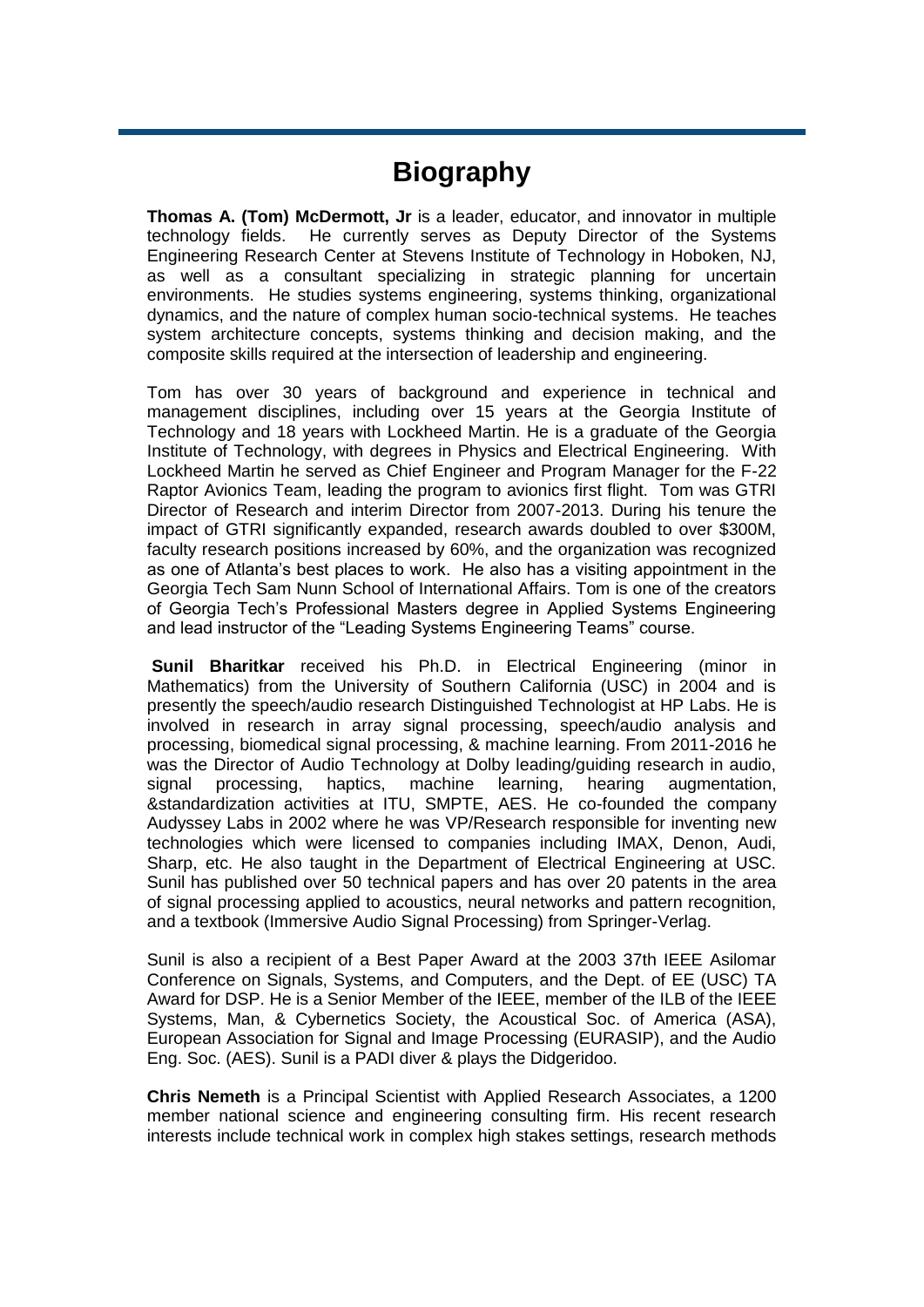in individual and distributed cognition, and understanding how information technology erodes or enhances system resilience. He has served as a committee member of the National Academy of Sciences, is widely published in technical journals. Dr. Nemeth earned his PhD in human factors and ergonomics from the Union Institute and University in 2003, and an MS in product design from the Institute of Design at Illinois Institute of Technology in 1984.

His design and human factors consulting practice and his corporate career have encompassed a variety of application areas, including health care, transportation and manufacturing. As a consultant, he has performed human factors analysis and product development, and served as an expert witness in litigation related to human performance. His 26-year academic career has included seven years in the Department of Anesthesia and Critical Care at the University of Chicago Medical Center, and adjunct positions with Northwestern University's McCormick College of Engineering and Applied Sciences (Associate Professor), and Illinois Institute of Technology. He is a Fellow of the Design Research Society, a Life Senior Member of the Institute of Electrical and Electronic Engineers (IEEE) and has served 8 years on the IEEE Systems, Man and Cybernetics Society Board of Governors. He retired from the Navy in 2001 at the rank of Captain after a 30-year active duty and reserve career.

#### **How to Connect**

**Event address for attendees:**

**[https://incoseevents.webex.com/incoseevents/onstage/g.php?M](https://incoseevents.webex.com/incoseevents/onstage/g.php?MTID=ed47a65b08dbf33c5afed11b8656b48aa) [TID=ed47a65b08dbf33c5afed11b8656b48aa](https://incoseevents.webex.com/incoseevents/onstage/g.php?MTID=ed47a65b08dbf33c5afed11b8656b48aa)**

**Event number: 592 564 704**

**Event password: INCOSE115**

**Telephone: Primary Access Number:** USA/Canada: 1-719-325-2630 (toll) 1-855-747-8824 (toll free) **Additional Access:** International Toll- [and Toll-Free Access Numbers](https://www.myrcplus.com/cnums.asp?bwebid=8369444&ppc=4348124177&num=18557478824&num2=17193252630) **Guest Pass Code:** 434 812 4177

Questions? Go to [GlobalMeet Support](http://r20.rs6.net/tn.jsp?e=001P3VUa9xFp0BTbEiW9NrLw-5Ah5d2dJWMNjQO6Y7cKRWYI1pcLWWGH-kfzAeNIZ9IM1qn-bPCVyqePnv800weNjNsWV_DgDLYMCmdclQlqVhhs-HpuyG9pA==)

You will also find a copy of the joining instructions on the new INCOSE Connect website, at <https://connect.incose.org/Library/Webinars/Pages/INCOSE-Webinars.aspx>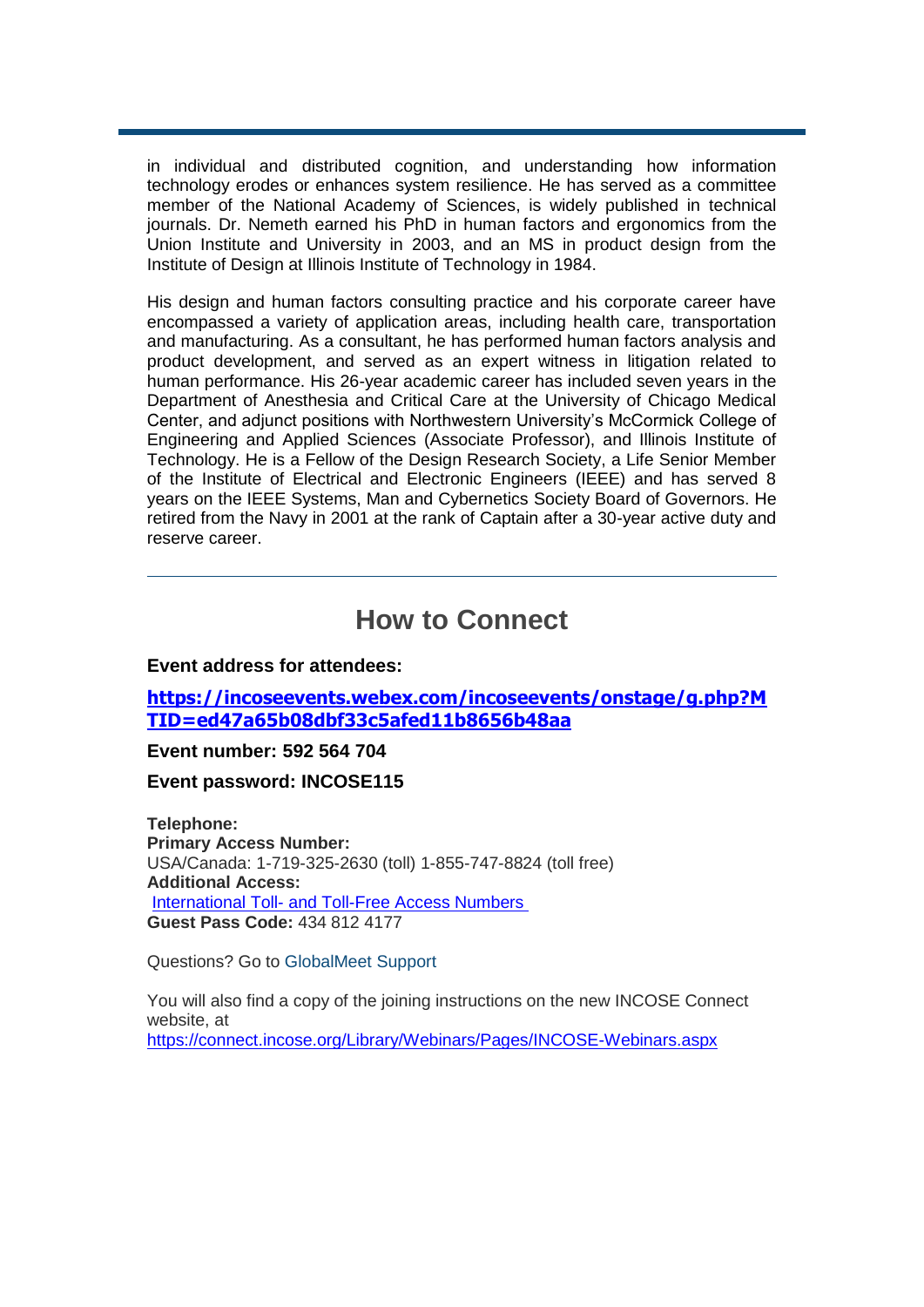## **Notice**

Note that the webinar is a combination of PowerPoint slides + audio. You need to set your browser to the url listed below to see the slides and also dial into the phone number below to hear the audio. We are using Webex for this webinar. Please note that you can now access the webinar using mobile devices. There are 300 virtual seats available for the webinar. Right now they are available on a firstcome, first-served basis.

Webex can be used to record meetings. By participating in this meeting, you agree that your communications may be monitored or recorded at any time during the meeting.

## **Missed the webinar?**

If you miss the webinar, you will be able to see a recording of it on INCOSE Connect at [https://connect.incose.org/Library/Webinars/Pages/INCOSE-](https://connect.incose.org/Library/Webinars/Pages/INCOSE-Webinars.aspx)[Webinars.aspx](https://connect.incose.org/Library/Webinars/Pages/INCOSE-Webinars.aspx) where you will also be able to view the previous one hundred and fourteen INCOSE webinars.

Please note that you can now receive a PDU in support of certification renewal by attending an INCOSE technical webinar. Here is the link to details about certification renewal, including information on PDUs.

<http://www.incose.org/certification/CertFAQs>

Regards,

Andy Pickard Rolls-Royce Representative, INCOSE Corporate Advisory Board, [Andrew.C.Pickard@rolls-royce.com](mailto:Andrew.C.Pickard@rolls-royce.com)

#### **International Toll Free and Local Phone Numbers**

| <b>USA:</b>                     | 1-605-475-5618       |
|---------------------------------|----------------------|
| USA:                            | 1-712-770-4217       |
| USA:                            | 1-719-325-2630       |
| Canada, Calgary:                | +1 403 407 5780      |
| <b>Canada, Montreal:</b>        | +1 514 669 5909      |
| <b>Canada, Toronto:</b>         | +1 416 915 3615      |
| <b>Canada, Vancouver:</b>       | +1 604 205 5118      |
| <b>Argentina, Buenos Aires:</b> | +54 (0) 11 5172 6019 |
| Argentina (toll free):          | 0800 800 1250        |
| Australia, Sydney:              | +61 (0) 2 8017 6391  |
| Australia, Melbourne:           | +61 (0) 3 8687 0614  |
| Australia, Brisbane:            | +61 (0) 7 3015 0608  |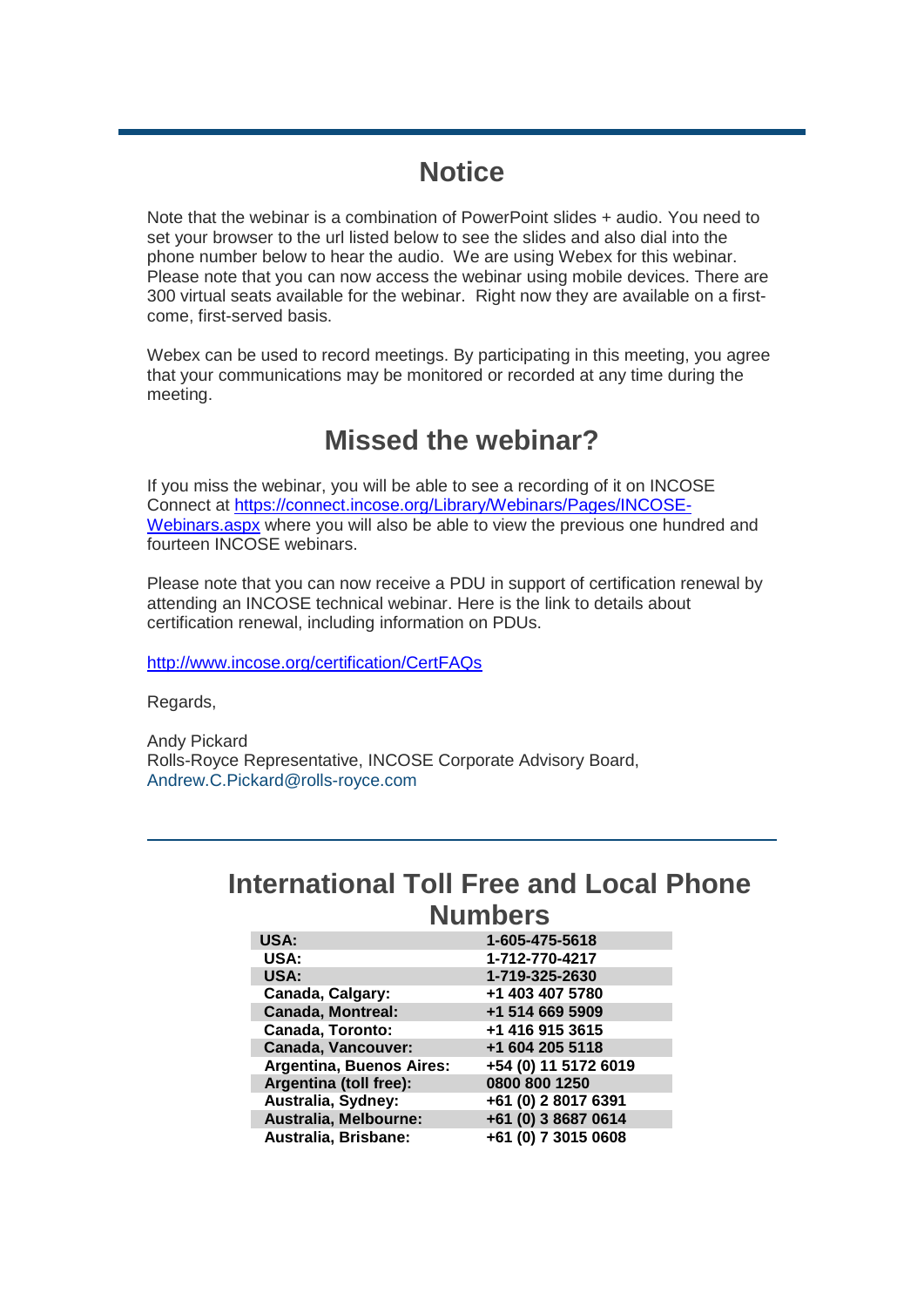**Australia (toll free): 1 800 720 493 Austria, Vienna: +43 (0)1 928 2722 Austria (toll free): 0800 070 841 Bahrain, Manama: +973 1650 0402 Bahrain (toll free): 8008 1214 Belarus (toll free): 8 820 0011 0353**  $Belgium, Brussels:$  **Belgium (toll free): 0800 39 268 Bosnia and Herzegovina: +387 7031 1461 Brazil, Sao Paulo: +55 11 4935 7122 Brazil, Rio de Janeiro: +55 21 4560 0023 Brazil (toll free): 0800 887 0283 Bulgaria, Sofia: +359 (0) 2 491 7244 Bulgaria (toll free): 00800 111 4944 Cambodia, Phnom Penh: +855 23 962 579 Canada (toll free): 1 855 950 3706 Chile, Santiago: +56 (0) 2 2666 0711 Chile (toll free): 171 800 835 943 China (national): +400 681 8104 China, Beijing: +86 10 5667 0005 China, Shanghai: +86 21 2039 7079 Colombia, Bogota: +57 1 508 8112 Colombia (toll free): 01 800 755 0043 Costa Rica (toll free): 800 542 5331 Croatia (toll free): 0800 223 004 Cyprus (toll free): 800 97400 Czech Republic, Prague: +420 225 986 505 Czech Republic (toll free): 800 701 236 Denmark, Copenhagen: +45 32 71 16 70 Denmark (toll free): 80 70 35 78 Egypt (toll free): 0800 000 0401 Estonia, Tallinn: +372 622 6519 Estonia (toll free): 800 011 1569 Fiji (toll free): 00800 3317 Finland, Helsinki: +358 (0) 9 2310 1611 Finland (toll free): 0800 772 230 France, Paris: +33 (0) 1 76 77 22 50 France (toll free): 0800 946 112 France (national): France (national): 0821 231 687 Georgia, Tbilisi: +995 32 2 053 082 Germany, Frankfurt: +49 (0) 69 5060 9515 Germany, Munich: +49 (0) 89 24443 2900 Germany (national): 01801 001 378 Germany (toll free): 0800 588 9225 Greece, Athens: +30 211 181 3815 Greece (toll free): 00800 128 811 Hong Kong: +852 3018 9103 Hong Kong (toll free): 800 968 082 Hungary, Budapest: +36 1 808 8134 Hungary (toll free): 068 001 9662 Iceland (toll free): 800 9841 India, Delhi: +91 11 6310 0272 India, Mumbai: +91 22 6310 0274 India, Chennai: +91 44 6310 0227**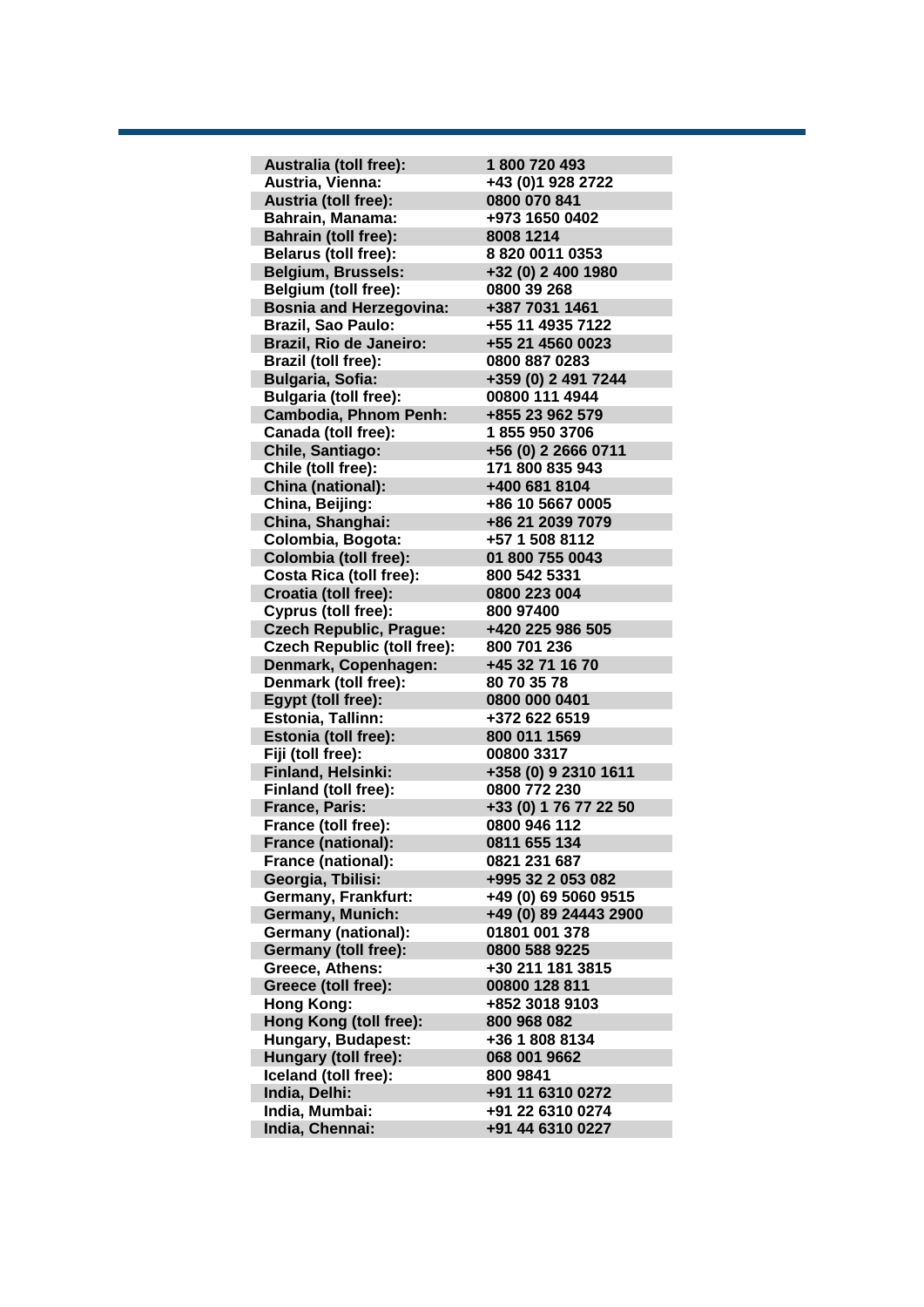| India, Bangalore:               | +91 80 6760 8747    |
|---------------------------------|---------------------|
| India (toll free):              | 1800 3010 1564      |
| Indonesia, Jakarta:             | +62 21 2188 9079    |
| Indonesia (toll free):          | 007 803 321 8120    |
| Ireland, Dublin:                | +353 (0) 1 246 5614 |
| Ireland (national):             | 0818 270 287        |
| Ireland (toll free):            | 1800 937 695        |
| Ireland (national):             | 1890 907 722        |
| <b>Israel, Tel Aviv:</b>        | +972 (0)3 763 0384  |
| Israel (toll free):             | 180 921 2890        |
| Italy, Milan:                   | +39 02 3046 4837    |
| Italy, Rome:                    | +39 06 4523 6635    |
| Italy (toll free):              | 800 148 288         |
| Japan, Tokyo:                   | +81 3 4560 1274     |
| Japan, Osaka:                   | +81 6 4560 0303     |
| Japan (mobile):                 | 0120 270 611        |
| Japan (toll free):              | 0120 286 011        |
| Japan (national):               | 0570 005 744        |
|                                 | 0800 22156          |
| Jordan (toll free):             | 8800 333 7552       |
| Kazakhstan (toll free):         |                     |
| Kenya, Nairobi:                 | +254 (0)207 643 596 |
| South Korea, Seoul:             | +82 (0) 2 6007 0072 |
| South Korea (toll free):        | 007 986 136 2233    |
| Kuwait (national):              | +965 2206 3083      |
| Latvia, Riga:                   | +371 6778 2598      |
| Latvia (toll free):             | 8000 4374           |
| Lithuania, Vilnius:             | +370 5205 5239      |
| Lithuania (toll free):          | 8800 31445          |
| Luxembourg:                     | +352 2730 2276      |
| Luxembourg (toll free):         | 800 28428           |
| <b>Macau (national):</b>        | +853 6262 1674      |
| Malaysia, Kuala Lumpur:         | +60 (0) 3 7723 7140 |
| <b>Malaysia (toll free):</b>    | 1800815805          |
| Mexico, Guadalajara:            | +52 33 4162 5891    |
| <b>Mexico, Mexico City:</b>     | +52 55 8421 0857    |
| <b>Mexico, Monterrey:</b>       | +52 81 4770 2472    |
| Mexico (toll free):             | 01 800 283 3129     |
| Morocco, Casablanca:            | +212 (0)520 480 128 |
| Morocco (toll free):            | 0800 092 258        |
| Netherlands, Amsterdam:         | +31 (0) 20 716 8266 |
| Netherlands (toll free):        | 0800 020 0593       |
| New Zealand, Christchurch:      | +64 (0) 3 974 2597  |
| <b>New Zealand, Wellington:</b> | +64 (0) 4 909 4676  |
| <b>New Zealand, Auckland:</b>   | +64 (0) 9 929 1769  |
| New Zealand (toll free):        | 0800 459 127        |
| Nigeria, Lagos:                 | +234 1 277 5140     |
| Norway, Oslo:                   | +47 2162 4054       |
| Norway (toll free):             | 800 58459           |
| Oman (toll free):               | 800 77269           |
| Pakistan, Islamabad:            | +92 5181 08874      |
| Panama, Panama City:            | +507 8 339 782      |
| Panama (toll free):             | 00800 223 1430      |
| Peru, Lima:                     | +51 (0) 1 700 9587  |
| Peru (toll free):               | 0800 78125          |
| Philippines, Manila:            | +63 (0)2 395 3365   |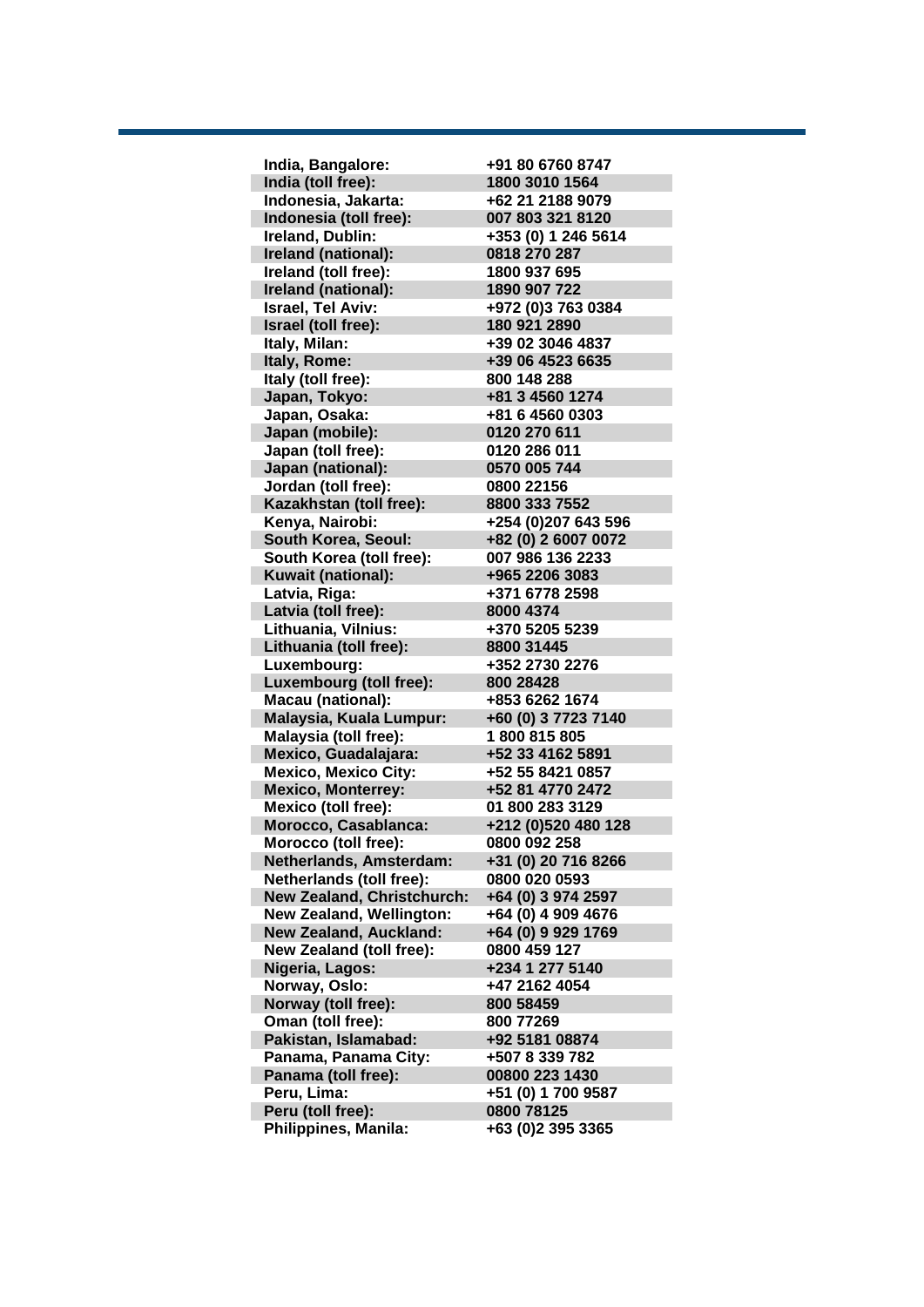| <b>Philippines (toll free):</b> | 1800 111 017 51      |
|---------------------------------|----------------------|
| Poland, Warsaw:                 | +48 22 295 3504      |
| Poland (toll free):             | 00800 121 4340       |
| Portugal, Lisbon:               | +351 21 316 4041     |
| Portugal (toll free):           | 800 784 434          |
| Qatar (freephone):              | 00 800 100 499       |
| Romania, Bucharest:             | +40 (0) 21 529 3969  |
| Romania (toll free):            | 0800 801 030         |
| Russia, Moscow:                 | +7 495 213 0988      |
| Russia (toll free):             | 88005009319          |
| Saudi Arabia (toll free):       | 800 844 4963         |
| Saudi Arabia (toll free):       | 800 850 0227         |
| Serbia (toll free):             | 0800 190 698         |
| Singapore:                      | +65 6654 9111        |
| Singapore (toll free):          | 800 616 3175         |
| Slovakia, Bratislava:           | +421 (0)2 3321 5333  |
| Slovakia (toll free):           | 0800 001 661         |
| Slovenia, Ljubljana:            | +386 1 600 1622      |
| Slovenia (toll free):           | 0800 80994           |
| South Africa, Johannesburg:     | +27 (0)11 019 7087   |
| South Africa (toll free):       | 0800 988 886         |
| Spain, Madrid:                  | +34 91 114 6640      |
| Spain, Barcelona:               | +34 93 800 1935      |
| Spain (toll free):              | 900 803 689          |
| Sri Lanka, Sri Lanka:           | +94 720 910 348      |
| Sweden, Stockholm:              | +46 (0) 8 5065 3944  |
| Sweden (toll free):             | 0200 125 456         |
| Switzerland, Geneva:            | +41 (0) 22 595 4857  |
| Switzerland, Zurich:            | +41 (0) 44 580 7246  |
| Switzerland (toll free):        | 0800 841 702         |
| Taiwan, Taipei:                 | +886 (0) 2 2656 7213 |
| Taiwan (toll free):             | 00 801 615 184       |
| <b>Thailand, Bangkok:</b>       | +66 (0) 2104 0767    |
| Thailand (toll free):           | 001 800 6136 2243    |
| Thailand (toll free):           | 1800 012 172         |
| Tunisia, Tunis:                 | +216 31 378 109      |
| Turkey, Istanbul:               | +90 212 375 50 13    |
| Turkey (toll free):             | 00 800 448 828 358   |
| Ukraine (toll free):            | 0800 500 732         |
| UAE (toll free):                | 8000 3570 2638       |
| UK (03):                        | +44 (0)330 336 6010  |
| UK (toll free):                 | 0800 368 0950        |
| <b>UK (national):</b>           | 0844 473 5003        |
| UK (national):                  | 0845 545 0040        |
| <b>USA /Canada (toll free):</b> | 1-855-747-8824       |
| Uruguay (toll free):            | 0004 019 0561        |
| Venezuela, Caracas:             | +58 212 720 2342     |
| Venezuela (toll free):          | 0800 102 9660        |
| Vietnam, Hanoi:                 | +84 24 4458 3323     |
| Vietnam, Ho Chi Minh:           | +84 28 4458 1333     |
| Vietnam (toll free):            | 1800 9228            |
|                                 |                      |